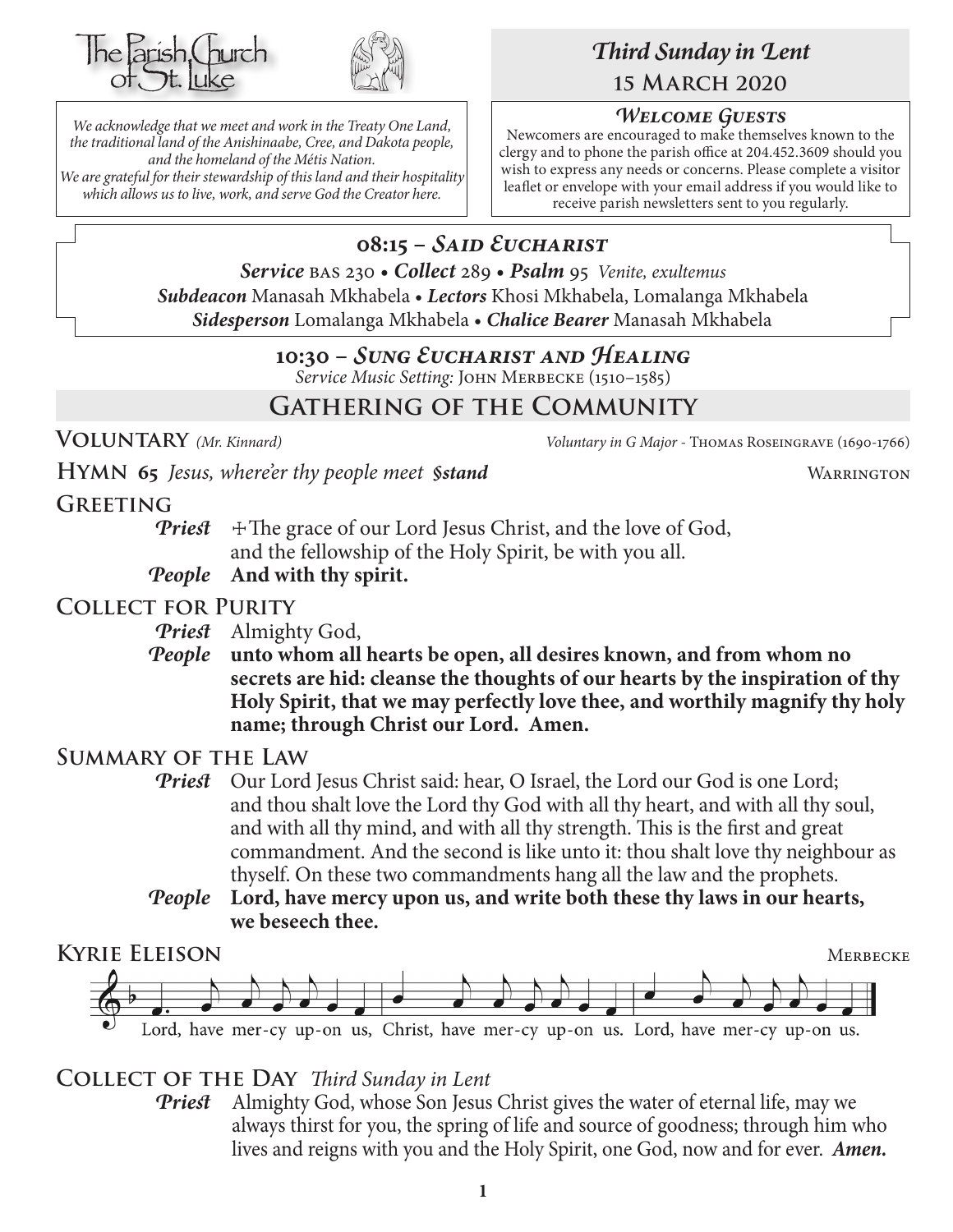# **Proclamation of the Word**

## **First Lesson** *Exodus 17.1–17 §sit Lector* A Reading from the Book of Exodus.

From the wilderness of Sin the whole congregation<br>
of the Israelites journeyed by stages, as the Lord<br>
commanded They seminal at Bankidim, but there we commanded. They camped at Rephidim, but there was no water for the people to drink. 2The people quarrelled with Moses, and said, "Give us water to drink." Moses said to them, "Why do you quarrel with me? Why do you test the Lord?" 3But the people thirsted there for water; and the people complained against Moses and said, "Why did you bring us out of Egypt, to kill us and our children and livestock with thirst?" <sup>4</sup>So Moses cried out to the Lord, "What shall I do with this people? They

are almost ready to stone me."5The Lord said to Moses, "Go on ahead of the people, and take some of the elders of Israel with you; take in your hand the staff with which you struck the Nile, and go. <sup>6</sup>I will be standing there in front of you on the rock at Horeb. Strike the rock, and water will come out of it, so that the people may drink." Moses did so, in the sight of the elders of Israel. 7He called the place Massah and Meribah, because the Israelites quarrelled and tested the Lord, saying, "Is the Lord among us or not?"

℣ Hear what the Spirit is saying to the Church. ℟ **Thanks be to God.**

**PSALM 95** *Venite, exultemus Chant: WILLIAM CROTCH (1775–1847)* 

- O<sub>2</sub> Let us sing unto the Lord **\* let us heartily rejoice in the strength of our salvation.**<br>
2 Let us come before his presence with thanksgiving **\* and shew ourselves glad in him with psalms.**
- 3 For the Lord is a great God **\* and a great King above all gods.**
- 4 In his hand are all the corners of the earth **\* and the strength of the hills is his also.**
- 5 The sea is his, and he made it **\* and his hands prepared the dry land.**
- 6 O come, let us worship and fall down **\* and kneel before the Lord our Maker.**
- 7 For he is the Lord our God **\* and we are the people of his pasture, and the sheep of his hand.**
- 8 Today if ye will hear his voice, harden not your hearts **\* as in the provocation, and as in the day of temptation in the wilderness;**
- 9 When your fathers tempted me **\* proved me, and saw my works.**
- 10 Forty years long was I grieved with this generation, and said **\* It is a people that do err in their hearts, for they have not known my ways;**
- 11 Unto whom I sware in my wrath **\* that they should not enter into my rest.** ☩**Glory be to the Father, and to the Son, and to the Holy Ghost; As it was in the beginning, in now and ever shall be: world without end. Amen.**

# **Second Lesson** *Romans 5.1–11*

*Lector* A Reading from the Letter of Paul to the Romans.

Therefore, since we are justified by faith, we have **L** peace with God through our Lord Jesus Christ, <sup>2</sup>through whom we have obtained access to this grace in which we stand; and we boast in our hope of sharing the glory of God. 3And not only that, but we also boast in our sufferings, knowing that suffering produces endurance, <sup>4</sup>and endurance produces character, and character produces hope, 5and hope does not disappoint us, because God's love has been poured into our hearts through the Holy Spirit that has been given to us. <sup>6</sup>For while we were still weak, at the right time Christ died for the ungodly. 7Indeed, rarely will anyone die for a

righteous person—though perhaps for a good person someone might actually dare to die. <sup>8</sup>But God proves his love for us in that while we still were sinners Christ died for us. <sup>9</sup>Much more surely then, now that we have been justified by his blood, will we be saved through him from the wrath of God. <sup>10</sup>For if while we were enemies, we were reconciled to God through the death of his Son, much more surely, having been reconciled, will we be saved by his life. <sup>11</sup>But more than that, we even boast in God through our Lord Jesus Christ, through whom we have now received reconciliation.

℣ Hear what the Spirit is saying to the Church. ℟ **Thanks be to God.**

**GRADUAL HYMN 116** *How sweet the name of Jesus sounds Sstand* ST. PETER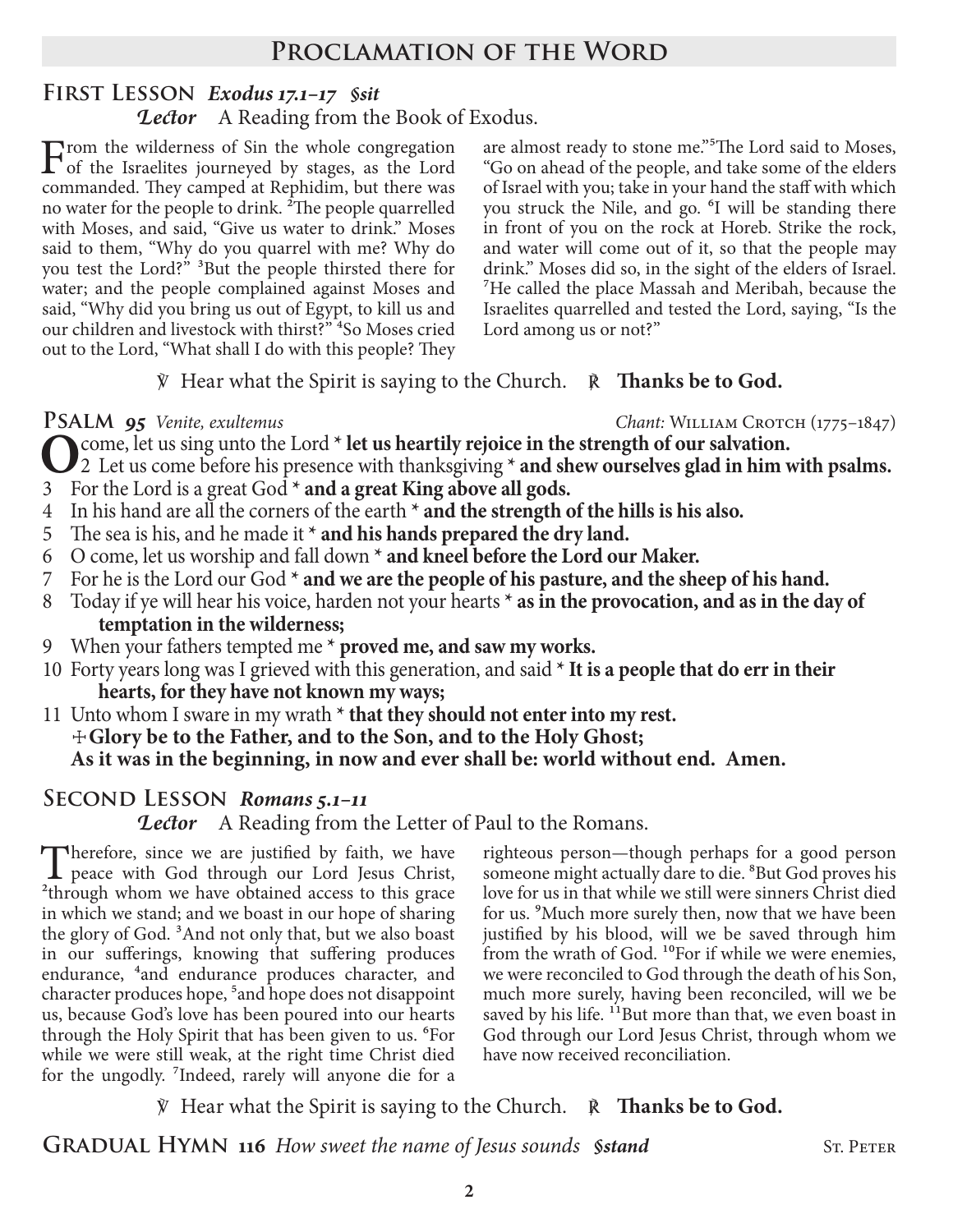# **Gospel** *St. John 4.5–42 §face the Gospeler Gospeler* The Lord be with you. *People* **And with thy spirit.** ☩☩☩The Holy Gospel of our Lord Jesus Christ according to St. John. **Glory be to thee, O Lord.**

Jesus came to a Samaritan city called Sychar, near<br>the plot of ground that Jacob had given to his son<br>locally flash's well was there and Jacob tired out by the plot of ground that Jacob had given to his son Joseph. <sup>6</sup>Jacob's well was there, and Jesus, tired out by his journey, was sitting by the well. It was about noon. <sup>7</sup>A Samaritan woman came to draw water, and Jesus said to her, "Give me a drink." 8(His disciples had gone to the city to buy food.) <sup>9</sup>The Samaritan woman said to him, "How is it that you, a Jew, ask a drink of me, a woman of Samaria?" (Jews do not share things in common with Samaritans.)  $^{10}$  Jesus answered her, "If you knew the gift of God, and who it is that is saying to you, 'Give me a drink,' you would have asked him, and he would have given you living water." 11The woman said to him, "Sir, you have no bucket, and the well is deep. Where do you get that living water? <sup>12</sup> Are you greater than our ancestor Jacob, who gave us the well, and with his sons and his flocks drank from it?" 13Jesus said to her, "Everyone who drinks of this water will be thirsty again,  $14$ but those who drink of the water that I will give them will never be thirsty. The water that I will give will become in them a spring of water gushing up to eternal life." <sup>15</sup>The woman said to him, "Sir, give me this water, so that I may never be thirsty or have to keep coming here to draw water." <sup>16</sup>Jesus said to her, "Go, call your husband, and come back." 17The woman answered him, "I have no husband." Jesus said to her, "You are right in saying, 'I have no husband'; 18for you have had five husbands, and the one you have now is not your husband. What you have said is true!" <sup>19</sup>The woman said to him, "Sir, I see that you are a prophet. <sup>20</sup>Our ancestors worshipped on this mountain, but you say that the place where people must worship is in Jerusalem." <sup>21</sup> Jesus said to her, "Woman, believe me, the hour is coming when you will worship the Father neither on this mountain nor in Jerusalem. 22You worship what you do not know; we worship what we know, for salvation is from the Jews. <sup>23</sup>But the hour is coming, and is now here, when the true

worshippers will worship the Father in spirit and truth, for the Father seeks such as these to worship him. <sup>24</sup>God is spirit, and those who worship him must worship in spirit and truth." <sup>25</sup>The woman said to him, "I know that Messiah is coming" (who is called Christ). "When he comes, he will proclaim all things to us." 26 Jesus said to her, "I am he, the one who is speaking to you."  $27$  Just then his disciples came. They were astonished that he was speaking with a woman, but no one said, "What do you want?" or, "Why are you speaking with her?" <sup>28</sup>Then the woman left her water jar and went back to the city. She said to the people, <sup>29"</sup>Come and see a man who told me everything I have ever done! He cannot be the Messiah, can he?" <sup>30</sup>They left the city and were on their way to him. <sup>31</sup>Meanwhile the disciples were urging him, "Rabbi, eat something." <sup>32</sup>But he said to them, "I have food to eat that you do not know about." <sup>33</sup>So the disciples said to one another, "Surely no one has brought him something to eat?" <sup>34</sup>Jesus said to them, "My food is to do the will of him who sent me and to complete his work. 35Do you not say, 'Four months more, then comes the harvest'? But I tell you, look around you, and see how the fields are ripe for harvesting. <sup>36</sup>The reaper is already receiving wages and is gathering fruit for eternal life, so that sower and reaper may rejoice together.<sup>37</sup>For here the saying holds true, 'One sows and another reaps.' <sup>38</sup>I sent you to reap that for which you did not labour. Others have laboured, and you have entered into their labour." 39Many Samaritans from that city believed in him because of the woman's testimony, "He told me everything I have ever done." <sup>40</sup>So when the Samaritans came to him, they asked him to stay with them; and he stayed there two days. <sup>41</sup>And many more believed because of his word. 42They said to the woman, "It is no longer because of what you said that we believe, for we have heard for ourselves, and we know that this is truly the Saviour of the world."

## ℣ The Gospel of Christ. ℟ **Praise be to thee, O Christ.**

# **TALK ON UGANDA** *§sit Pat Stewart*

# **Nicene Creed** *§stand*

*All* **I believe in one God, the Father almighty, maker of heaven and earth, and of all things visible and invisible; And in one Lord Jesus Christ, the onlybegotten Son of God, begotten of the Father before all worlds, God, of God; Light, of Light; very God, of very God; begotten, not made; being of one substance with the Father; through whom all things were made: who for us and for our salvation came down from heaven, and was incarnate by**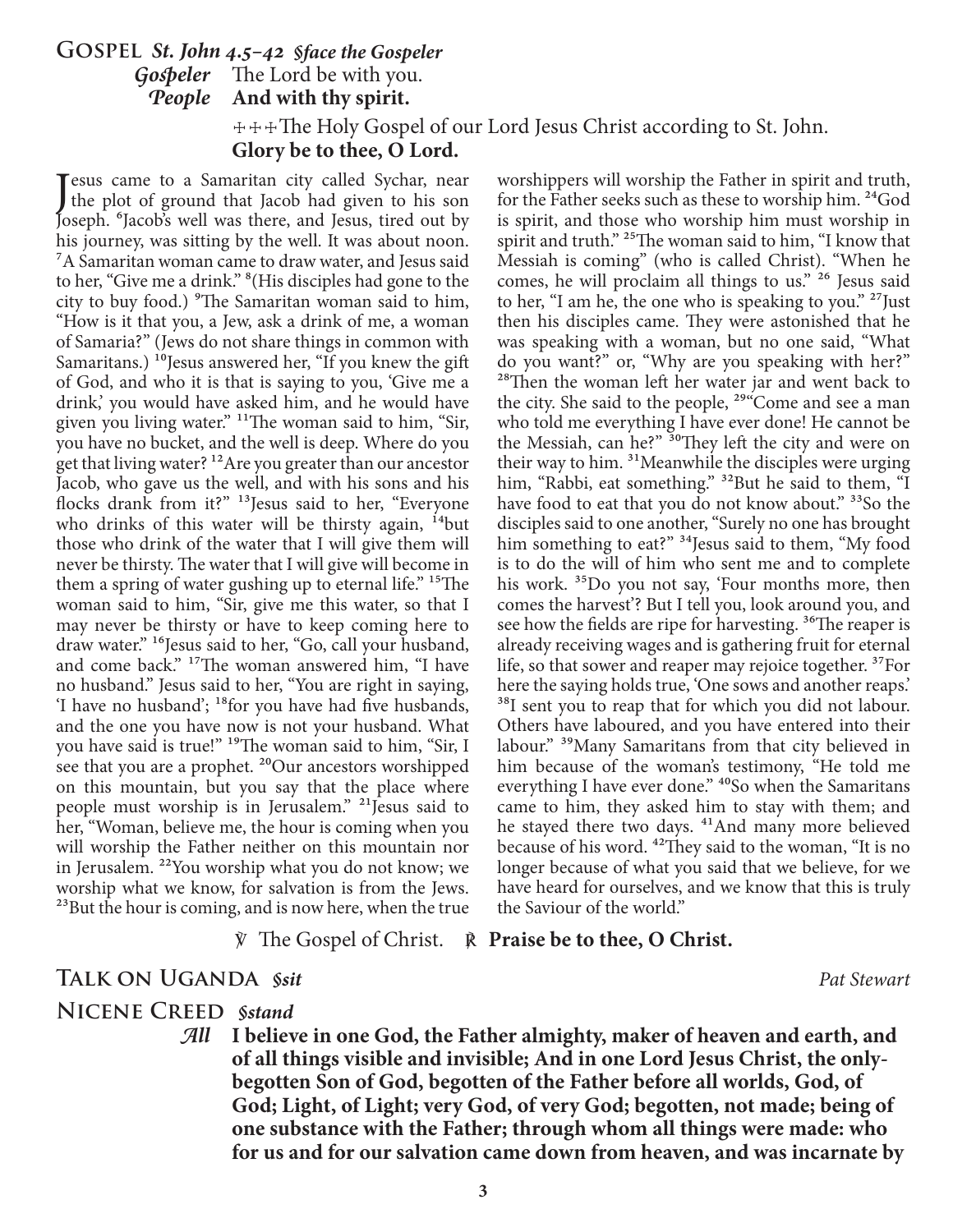**proceedeth from the Father and the Son, who with the Father and the Son together is worshipped and glorified, who spake by the prophets. And I believe one, holy, catholic, and apostolic Church. I acknowledge one baptism for the remission of sins.**  $\pm$ **And I look for the resurrection of the dead, and the life of the world to come. Amen. Prayers of the People** *§stand, sit, or kneel* **Confession and Absolution** *Priest* Let us humbly confess our sins to almighty God. *People* **Almighty God, Father of our Lord Jesus Christ, Maker of all things and judge of all people: We acknowledge and confess our manifold sins and wickedness, Which we from time to time most grievously have committed, By thought, word and deed, Against thy divine majesty. We do earnestly** 

**the Holy Ghost of the Virgin Mary, and was made man, and was crucified also for us under Pontius Pilate. He suffered and was buried, and the third day he rose again according to the scriptures, and ascended into heaven, and sitteth on the right hand of the Father. And he shall come again with glory to judge both the quick and the dead: whose kingdom shall have no end. And I believe in the Holy Ghost, the Lord, the giver of life, who** 

**repent, and are heartily sorry for these our misdoings. Have mercy upon us, most merciful Father; For thy Son our Lord Jesus Christ's sake, Forgive us all that is past; And grant that we may ever hereafter Serve and please thee In newness of life, To the honour and glory of thy name; Through Jesus Christ our Lord. Amen.**

- *Priest* Almighty God, our heavenly Father, who of his great mercy hath promised forgiveness of sins to all them that with hearty repentance and true faith turn unto him:  $\pm$  have mercy upon you; pardon and deliver you from all your sins; confirm and strengthen you in all goodness; and bring you to everlasting life; through Jesus Christ our Lord.
	- *All* **Amen.**
- **The Peace** *§stand*

*Priest* The peace of the Lord be always with you.

*All* **And with thy spirit.**

# **Celebration of the Eucharist**

**OFFERTORY HYMN** 343 *Jesus, thou joy of loving hearts* MARYTON (1st tune)

# **Offertory Sentence** *§remain standing*

*Priest* All things come of thee, O Lord.

# *People* **And of thine own have we given thee.**

# **Prayer over the Gifts**

**Priest** Spring of life and Source of goodness, receive all we offer you this day, and bring us to the living water, Jesus Christ, your Son our Lord. *Amen.*

**Great Thanksgiving** *Eucharistic Prayer B - Preface of Lent*

*Priest* The Lord be with you.

*People* **And with thy spirit.**

Lift up your hearts. **We lift them up unto the Lord.** Let us give thanks unto our Lord God. **It is meet and right so to do.**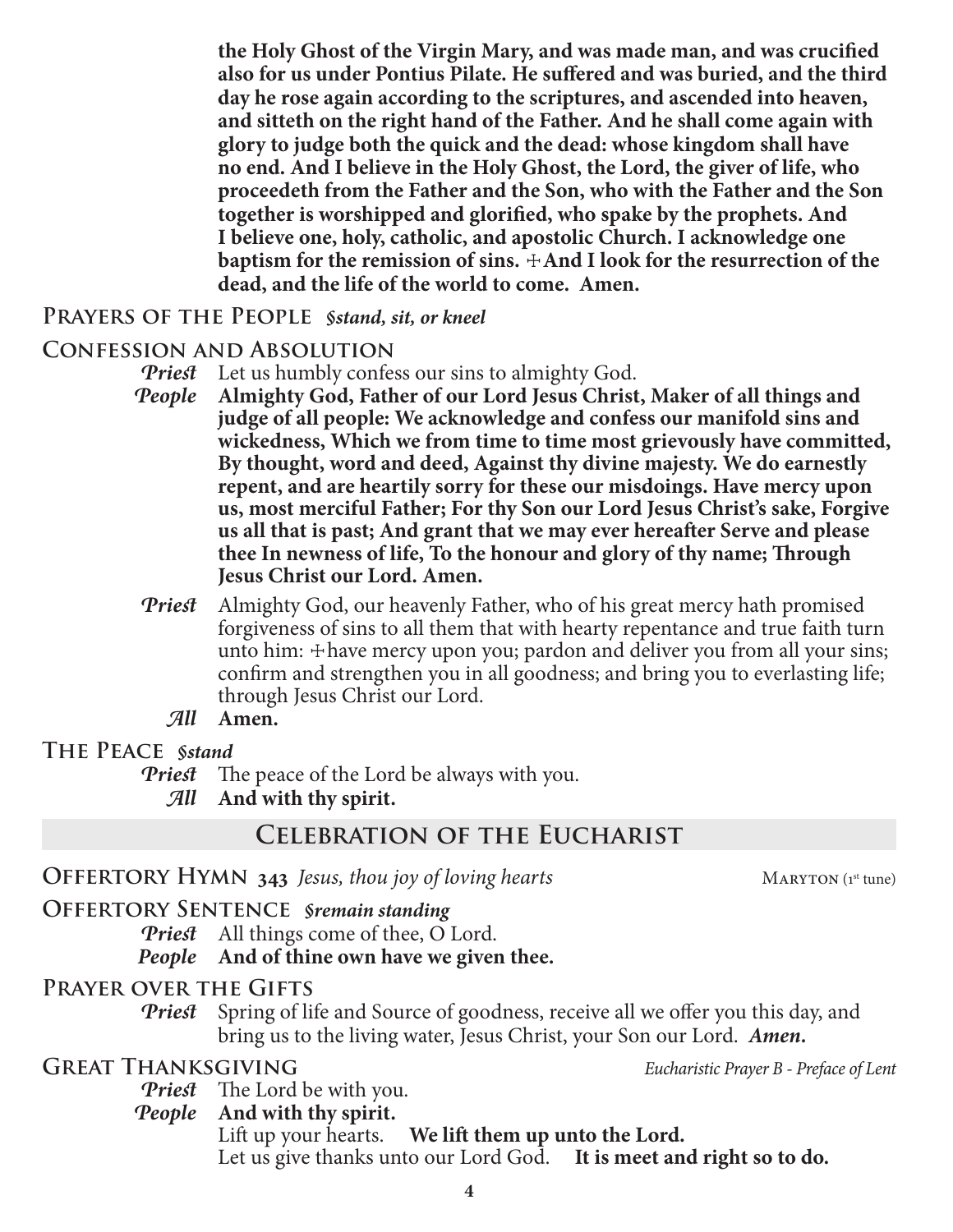*Priest* It is very meet, right, and our bounden duty, that we should at all times, and in all places, give thanks unto thee, O Lord, holy Father, almighty, everlasting God, creator and preserver of all things. Who hast bidden us thy faithful people to cleanse our hearts and to prepare with joy for the paschal feast; that reborn through the waters of baptism, and renewed in the eucharistic mystery, we may be more fervent in prayer and more generous in works of love. Therefore with angels and archangels, and with all the company of heaven, we laud and magnify thy glorious name; evermore praising thee and saying:

# SANCTUS, BENEDICTUS MERBECKE

- *All* **Holy, holy, holy, Lord God of Hosts, heaven and earth are full of thy glory. Glory be to thee, O Lord most high.** ☩**Blessed is he that cometh in the name of the Lord: Hosanna in the highest.** *§remain standing, sit, or kneel*
- *Priest* All glory be to thee, O Lord our God, who didst make us in thine own image; and, of thy tender mercy, didst give thine only Son Jesus Christ to take our nature upon him, and to suffer death upon the cross for our redemption. He made there a full and perfect sacrifice for the whole world; and did institute, and in his holy Gospel command us to continue, a perpetual memory of that his precious death and sacrifice, until his coming again; who, in the same night that he was betrayed, took bread; and when he had given thanks to thee, he broke it, and gave it to his disciples, saying, "Take, eat, this is my body, which is given for you. Do this in remembrance of me." Likewise, after supper, he took the cup; and when he had given thanks, he gave it to them, saying, "Drink this, all of you; for this is my blood of the new covenant, which is shed for you, and for many, for the remission of sins. Do this, as oft as ye shall drink it, in remembrance of me." Wherefore, O Lord and heavenly Father, we thy people do celebrate and make, with these thy holy gifts which we now offer unto thee, the memorial thy Son hath commanded us to make; having in remembrance his blessed passion and precious death, his mighty resurrection and glorious ascension; and looking for his coming again with power and great glory. And we most humbly beseech thee, O merciful Father, to hear us, and, with thy Word and Holy Spirit, to bless and sanctify these gifts of bread and wine, that they may be unto us the body and blood of thy dearly-beloved Son Jesus Christ.

# *All* **We praise thee, we bless thee, we thank thee, and we pray to thee, Lord our God.**

 And we earnestly desire thy fatherly goodness to accept this our sacrifice of praise and thanksgiving, whereby we offer and present unto thee, O Lord, ourselves, our souls and bodies. Grant, we beseech thee, that all who partake of this holy communion may worthily receive the most precious body and blood of thy Son Jesus Christ, and be filled with thy grace and heavenly benediction; and also that we and all thy whole Church may be made one body with him, that he may dwell in us, and we in him; through the same Jesus Christ our Lord; By whom, and with whom, and in whom, in the unity of the Holy Spirit all honour and glory be unto thee, O Father Almighty, world without end. *Amen.*

# **Lord's Prayer**

*Priest* And now, as our Saviour Christ hath taught us, we are bold to say: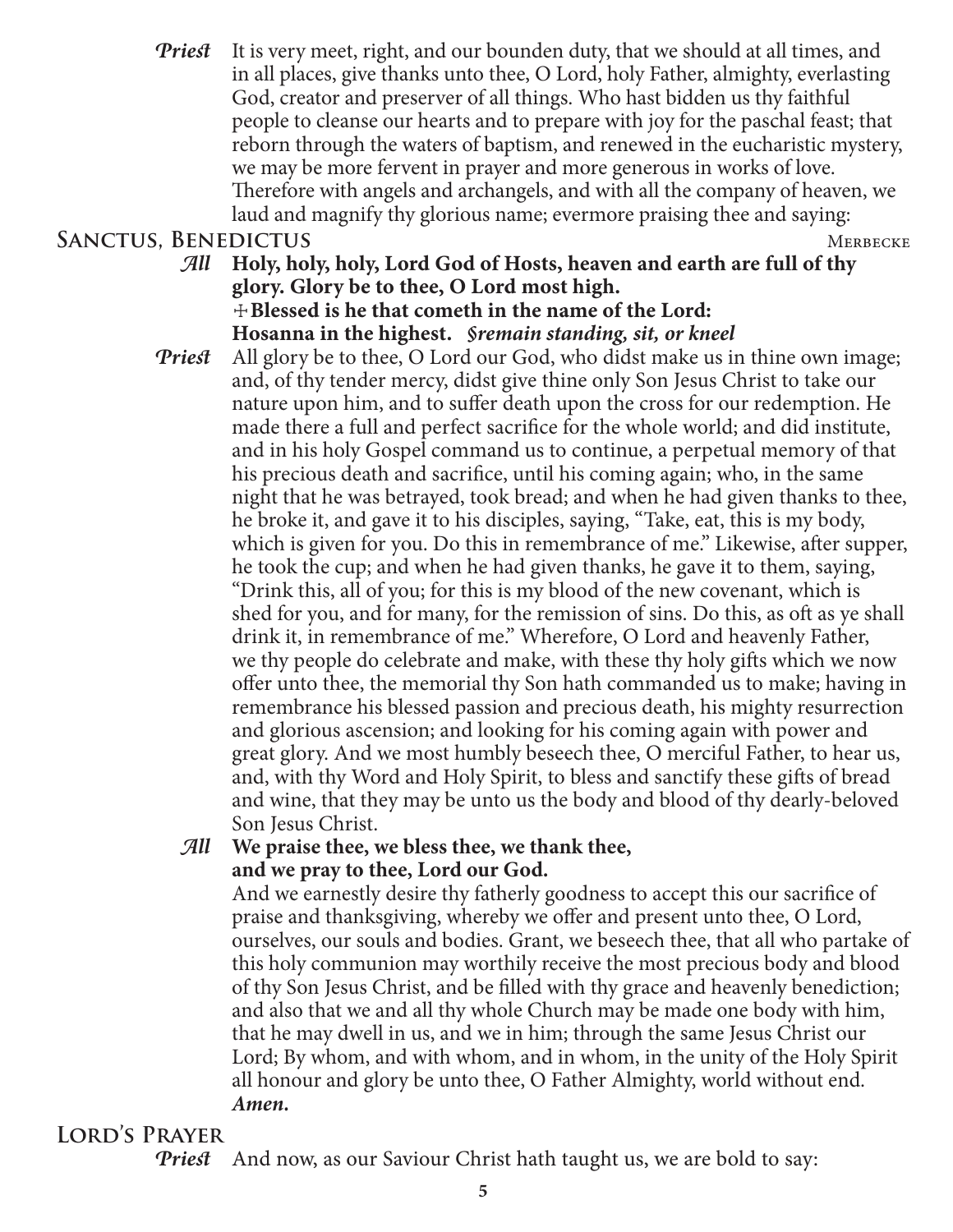*All* **Our Father, who art in heaven, hallowed be thy name, thy kingdom come, thy will be done, on earth as it is in heaven. Give us this day our daily bread. And forgive us our trespasses, as we forgive those who trespass against us. And lead us not into temptation, but deliver us from evil. For thine is the kingdom, the power, and the glory, for ever and ever. Amen.**

# **Breaking of the Bread**

*All* **We do not presume to come to this thy table, O merciful Lord, trusting in our own righteousness, but in thy manifold and great mercies. We are not worthy so much as to gather up the crumbs under thy table. But thou art the same Lord, whose property is always to have mercy: grant us therefore, gracious Lord, so to eat the flesh of thy dear Son Jesus Christ, and to drink his blood, that we may evermore dwell in him, and he in us. Amen.**

**FRACTION ANTHEM** *Agnus Dei* from *Mass of St. Peter* CHRISTOPHER FIELD (1943–)

# **Invitation**

*Priest* The gifts of God for the People of God. *People* **Thanks be to God.**

## **The Communion**

*During the administration of Communion and the Ablutions, the choir will sing:* Hymn 120 *Jesus, the very thought of thee* ST. BOTOLPH<br>ANTHEM *A Gaelic Blessing* JOHN RUTTER (1945–) ANTHEM *A Gaelic Blessing* 

# **Prayer after Communion** *§stand*

*Priest* God of our pilgrimage, we have found the living water. Refresh and sustain us as we go forth on our journey, in the name of Jesus Christ the Lord. *Amen.*

# **Doxology**

*Priest* Glory to God

*All* **whose power, working in us, can do infinitely more than we can ask or imagine. Glory to God from generation to generation, in the Church and in Christ Jesus, for ever and ever. Amen.**

# **Blessing**

*Priest* The peace of God, which passeth all understanding, keep your hearts and minds in the knowledge and love of God, and of his Son Jesus Christ our Lord:  $\pm$ And the blessing of God almighty, the Father, the Son, and the Holy Spirit be amongst you and remain with you always. *Amen.*

## **Announcements** *§sit*

**HYMN** 2 Let all the world in every corner sing *§stand* LUCKINGTON (1st tune)

# **Dismissal**

**Leader** Go in peace to love and serve the Lord. *People* **Thanks be to God.**

**Voluntary** *(Mr. Kinnard) Voluntary in G Minor -* Thomas Roseingrave

# *Following the 10:30 service you are cordially invited to Church House for a soup luncheon and fellowship.*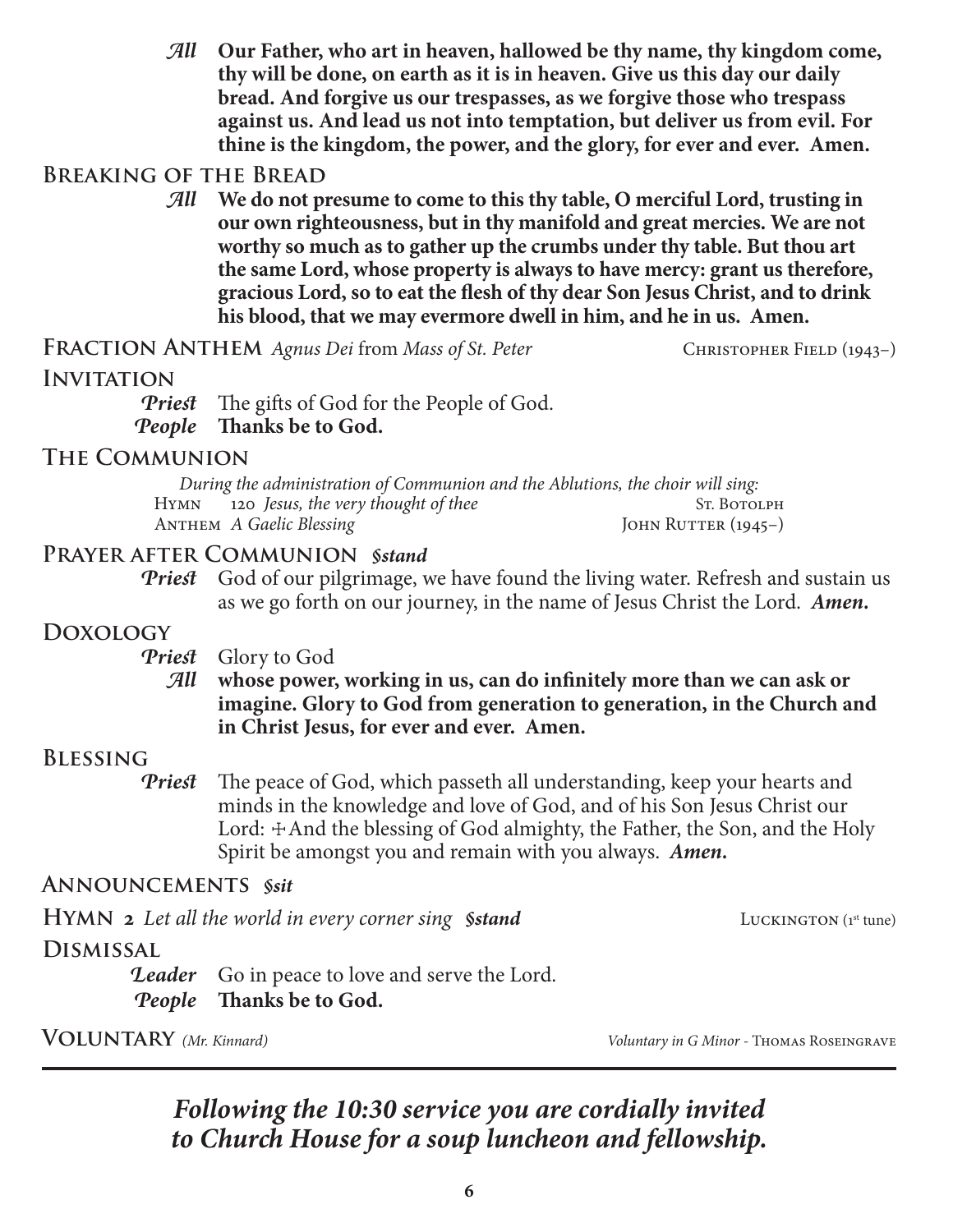| <b>ASSISTING -</b>                                    |
|-------------------------------------------------------|
| Subdeacon Barbara Calder                              |
| Lectors Scott Stephen, Jennifer Schmidt               |
| <b>Chalice Bearers</b> Vivien Isfeld, Kris Watson     |
| <b>Sidespersons</b> Stella and Bob Douglas            |
| <b>Crucifer</b> Don Seaton                            |
| <b>Acolytes</b> Arnold Goetz, Michael Croft           |
| <b>Intercessor</b> David Ellis                        |
| <b>Oblationers</b> David Owen Lucas, Jan Roberts      |
| <b>Counters</b> Jennifer Schmidt, Marlene McCulloch   |
| Altar Guild Barbara Calder                            |
| Luncheon Uganda Committee (proceeds: Ugandan Orphans) |
|                                                       |

If you would like your birth date or anniversary published in the pew leaflet, please contact the parish office.

> Celine Richardson 18 March *Happy Birthday*

## *Please include the following people in your prayers:*

### **Parishioners:**

Shirley and Neil Almdal, Bob Douglas, Susan Stephen, Ted Rennie, Lori Kroeger, Paul Hogue, Paul and Beryl Magel, Nancy Dunn, Jeff Brown, Bill Brant, Georgie Snead, Orest Rosolowich, Fr. Tom Graham, Ann Croft, Dorothy and John Funnell, Ted R., Cecile Chiddenton, John Judge.

#### **Friends and Family:**

Kenneth Kinnard, Tim Plett, Glen King, Jim M., David Hagerman, Lar, Marcus, Simon, Kayla, Jason, Jim Carr, Alain Carlson, The Rev. Canon John Ezeobi, Jenny Miller, George Peterson, Daphne W., Walter Mildren, Ed Miller, George Nelson, Everett Lampman.

# **Notices**

#### *Bible Study*

**Tuesdays, 10:00** in the boardroom. We are studying the book *The Last Week, What the Gospels really teach about Jesus's final days in Jerusalem*. The book can be ordered from any book store, but you can still participate without it! This will carry us up to Holy Week. *We invite you to join our lively studies and discussions.*

### *Hospitality Drop-in*

*Volunteers* are really needed for this parish outreach ministry. Give one to two hours of your time, either weekly, or a couple of times a month to help serve food and hand out toiletries on Tuesday mornings from 07:00 to 09:00. It is a rewarding and heart-warming opportunity to work with and become friends with our guests. Please contact Barbara Calder.

#### *The Winged Ox*

**Sunday 22 March** is the deadline for submitting articles, photos, stories, notices, etc. for the Lent/Easter edition Please send items to the editor, Sheila Welbergen: stwelbergen@shaw.ca

#### *Rummage Sale*

**Saturday 25 April - 09:00–13:00 in the parish hall.** *Volunteers and donations are needed.* Items to be sold at the sale may be dropped off on the tables in the downstairs hallway Monday–Friday from 09:00 to noon. Volunteer meeting: **Sunday 22 March - 12:00.** Contact Sara Sakowski or Barbara Calder for more information.